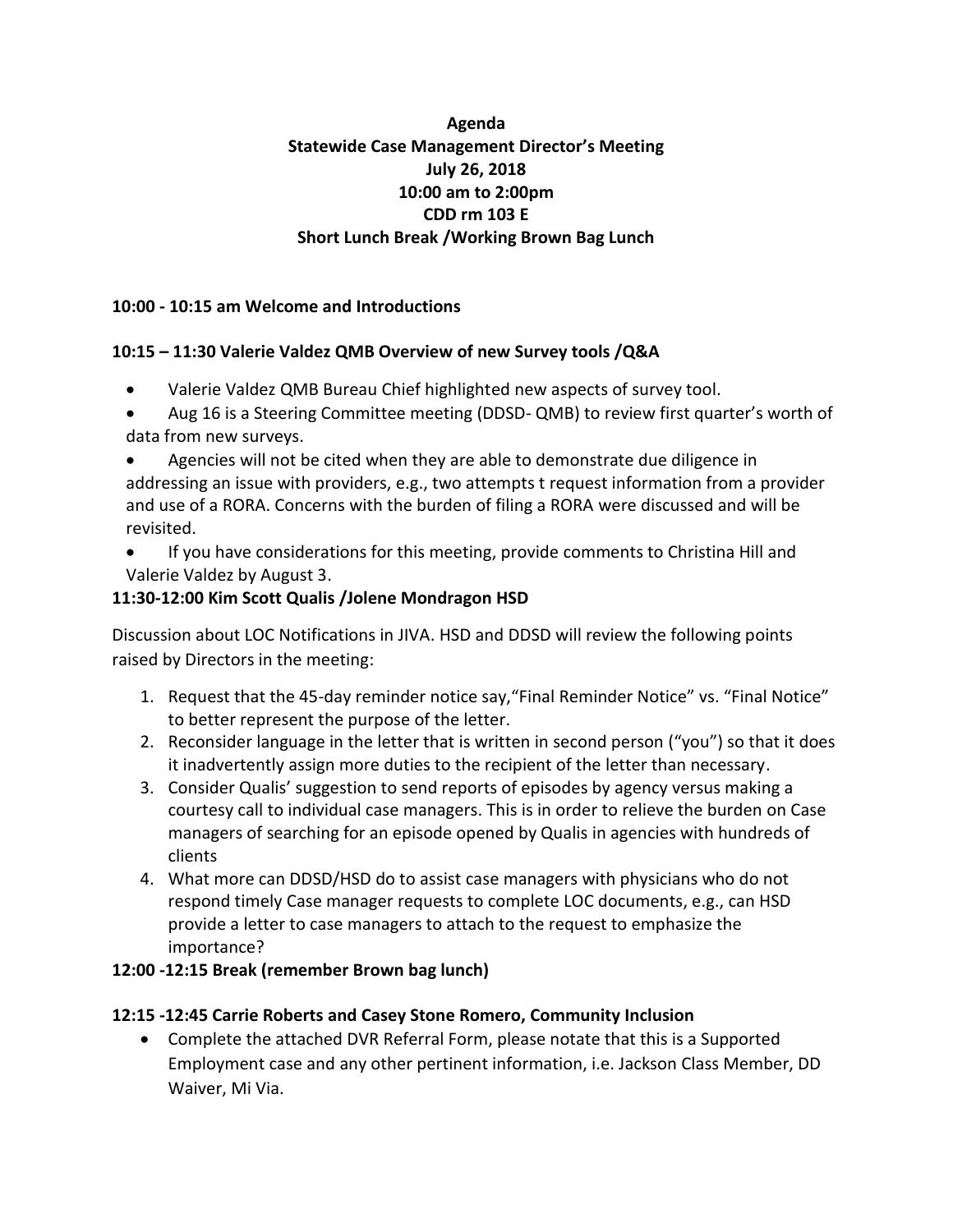- Return the completed Referral Form to the Area Supported Employment Liaison (see attached list) or the nearest DVR Office. Contact information for each office can be found at<http://www.dvr.state.nm.us/locations-contact-us.aspx>
- Please remember to bring a copy of the ISP and a copy of a Social Security Award Letter to the individual's Initial Interview with DVR.
- At employment placement, the case manager should help the individual begin planning for transition back to DD Waiver Job Maintenance services by choosing a Long-Term Job Maintenance Provider through the Secondary Freedom of Choice (SFOC) process.
- Once a Long-Term Job Maintenance Provider is chosen, a case manager can request that Job Maintenance be added to the individual's budget with Employment Verification, through the OR. Upon approval of the individual's budget the Long-Term Job Maintenance provider will need to provide a Letter of Long Term Support to the individual's DVR Counselor.
- After 90 days of successful employment the individual's case will be Closed-Rehabilitated.
- If an individual requires additional supports related to employment after his/her case is Closed-Rehabilitated, he/she has the option to contact DVR for Post-Employment Services or for a new case to be opened if intensive services are required.
- Supported Employment Helpful Resources 7.2018
	- ✓ DVR Website- [www.dvr.state.nm.us](http://www.dvr.state.nm.us/)
	- ✓ DVR Office Locations/Contacts- [http://www.dvr.state.nm.us/locations-contact](http://www.dvr.state.nm.us/locations-contact-us.aspx)[us.aspx](http://www.dvr.state.nm.us/locations-contact-us.aspx)
	- $\checkmark$  DVR Services Explained Video<https://www.youtube.com/watch?v=CFCZJ7teNGs&feature=youtu.be>
	- $\checkmark$  DDSD Regional Office Contacts- <https://nmhealth.org/about/ddsd/region/>
	- ✓ DDSD Supported Employment Website<https://nmhealth.org/about/ddsd/pgsv/cmin/spe/>

# **12:45 – 1:45 Monthly Site Visit Form and use of Therap (Christina Hill DD Waiver and BSI Chris Futey)**

- In collaboration with Therap, DDSD will be issuing a troubleshooting guide. The Draft was reviewed today. Provide any information, questions, concerns about: *Troubleshooting Tips for DD Waiver Case Managers Using Therap* to Chris Futey and Christina Hill by August 3, 2018.
- DDSD heard questions/concerns about the expected duration of the monthly site visit (1) hour). DDSD will devote more time to discussion of the issue at a later date
- The Site Visit Tool will be piloted in Therap Case Notes. Sign-up sheet was provided. Please contact Christina Hill with any additional case managers who want to be part of the pilot ASAP. Initial training webinar is scheduled for Thursday Aug 2 12-2pm. More details are coming soon.
- Case management agencies are not using Therap Report Library, but rather creating home grown spreadsheets to monitor and track. Putting key words in the report library